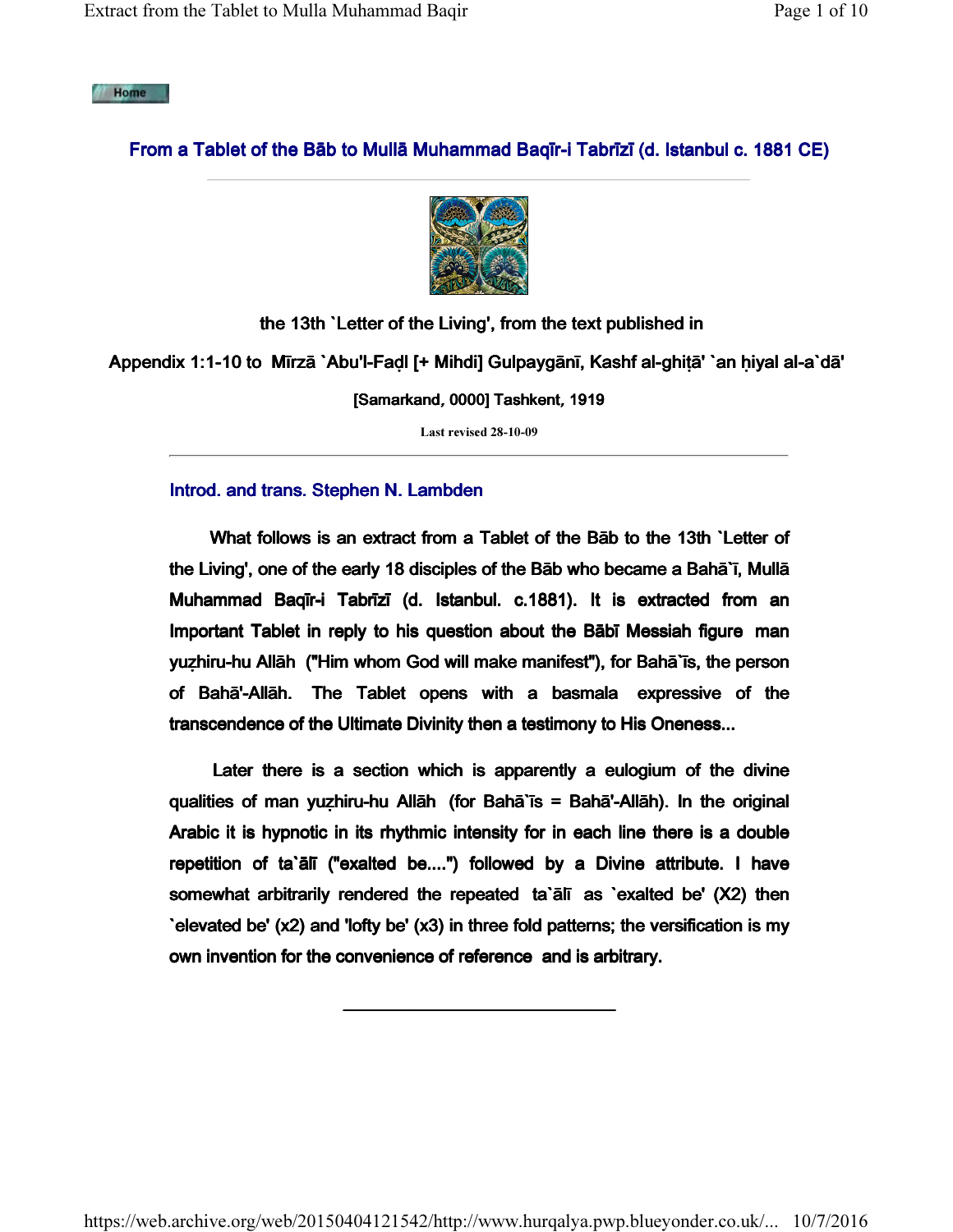

#### The Tablet of the Bāb in reply to a question about the Bābī messiah man yuẓhiru-hu Allāh

#### ("Him whom God will make manifest").

#### Introduction from the Appendix in Kash al-Ghita'

ص رو ح كرابم عيقوت ت ضر لأا هركذ لج یلوا هطقن ت باوج رد یلع رح رقاب لام ف ح ی -ّ هدومنلاوئس دقم دوجو زا هك س هرهظي نم و ط رد عبب باتك ی ض راشا نا تارقف ی رد و هتفر ت رخآ رد ار نآ ج و هدرك هدع ميا

"The substance of a blessed letter of the First Point [the Bab], exalted be His sublime remembrance in reply to Mulla Baqir the Letter of the Living who had asked about the sanctified existence of man yuẓhiru-hu Allāh (Him Whom God shall make manifest)...

#### A Tablet of the Bāb to Mullā Muhammad Baqīr-i Tabrīzī

Text and Translation Stephen Lambden

[0]

## سم الله الامنع الاقدس

"In the Name of God, the Transcendent, the Most Holy.

[1]

الحمد لله الذي لا الـه ال<mark>ّا</mark> هو العزيز المحبوب

Praised be to God, no god is there except Him, the Mighty, the Beloved One.

### [2-4] و انما البهإ من الله عزّ ذكره على من يظهره الله جل امره Ű و من يخلق بامره و لا پري فيه ا لانّ ما قد تجلي الله له به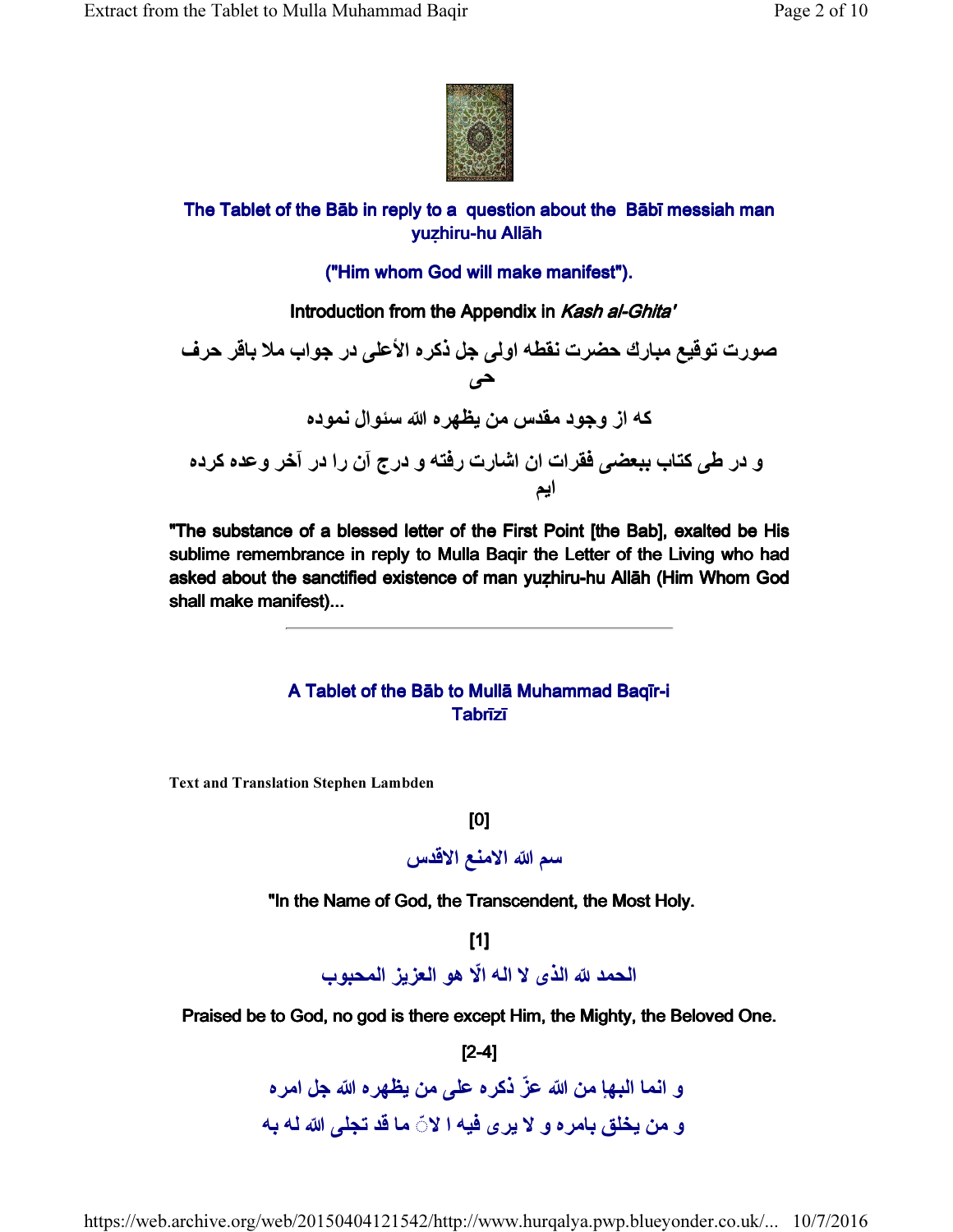## بقوله علی انّه لا اله اّلا هو المهيمن القيّوم

 [2] The splendor which cometh from God (al-bahā' min Allāh), exalted be His Remembrance, be upon `Him Whom God shall make manifest' (man yuẓhiru-hu Allāh ), exalted be His command, [3] and upon whomsoever is created through His command, for naught can be seen in Him except [indications] that God had caused the divine Theophany to be manifested unto him, within him [4] by virtue that is of His utterance, `Verily, no God is there save Him, the Help in Peril, the Self-Subsisting.'

#### ADD HERE

## [I]

و بعد فقد سمعت كتابك و انّ ما فيه جو هر لو لا ما فيه ما احبيتك على نلك القرطاس و لا حينئذ باعلى ما قدّر في الأبداع ٍ فما اعظم ذكر من قد سئلت عنه و انّ ذلك اعلى و اعزّ و اجلّ و امنع و اقدس من ان يقدر الأفئدة بعرفانه و الأرواح بالسجود له و الأنفس و الأجساد

And now regarding what I have heard from your letter for what is expressed therein is a jewel (jawhar) wherein you inquire regarding what is most beloved of Thee according to that standard; whether there is not, at this moment, anything that could be conceived [greater than what is expressed] with the genesis [of this Cause] (fi'l-ibda`). So regarding what is the Most Supreme expression of Bounty (a`zam dhikr) about which you had enquired. And that One is indeed the Most Elevated, Most Powerful, Most Glorious, Most Inaccessible [Apophatic] and Most Holy Reality [for He is] far beyond what could be conceived by the inmost human hearts (al-afidah) by means of His gnosis (irfan), or by the very Spirits (al-arwāḥ) by means of prostration before Him, or indeed by bodies (al-ajsam)

TO BE REVISED AND COMPLETED

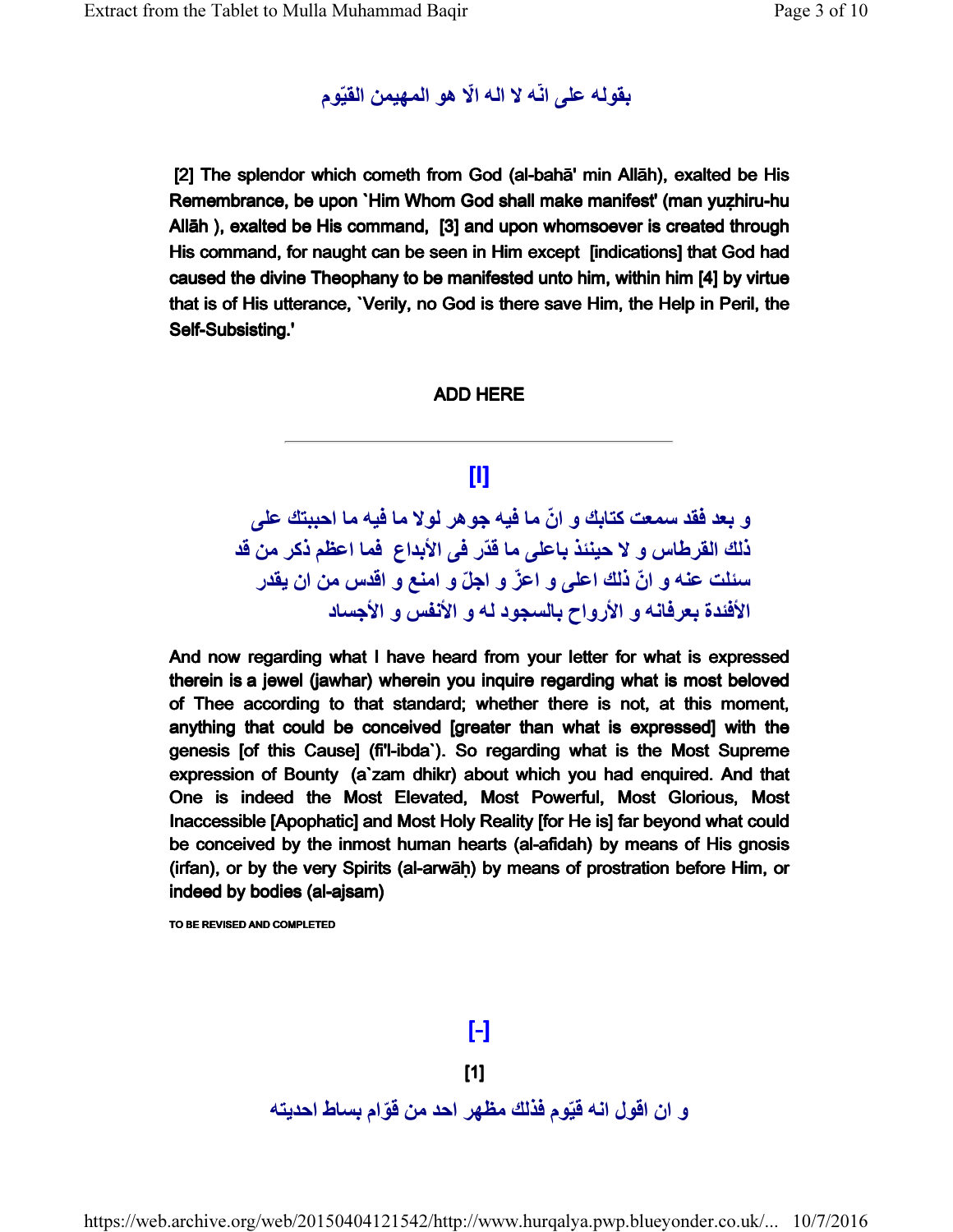And I say that He, verily, is the Qayyūm ("Deity Self-Subsisting"), for that one is indeed a Manifestation [Theophany] (mazhar) of One of those Mightily Staunch through the unfolding of His Oneness.

[2]

فتعالی تعالی ذکره ثم تعالی تعالی شأنه ثم تعالی تعالی وصفه

So exalted, exalted is His Remembrance! (dhikr)

Then elevated, elevated is His Rank! (sha'n)

And lofty, lofty is His Depiction! (wasf)

[3]

ثم تعالی تعالی نعته ثم تعالی تعالی عزّ ه ثم تعالی تعالی قدسه

So exalted, exalted is His Characterization! (ni`at)

Then elevated, elevated is His Might ! (`izz)

And lofty, lofty is His Holiness! (quds)

[4]

ثم تعالی تعالی مجده ً ثم تعالی یعالی حمده ً ثم تعالی عنه ب

So exalted, exalted be His Glory! (majd)

Then elevated, elevated be His Praise! (hamd)

And lofty, lofty is His Love! (hubb)

[5]

ثم تعالی تعالی اسمه ثم تعالی تعالی ودّه ۖ ثم تعالی تعالی نوره

So exalted, exalted is His Name! (ism)

Then elevated, elevated is His Loving tenderness! (wudd)

And lofty, lofty is His Light! (nūr)

[6]

ثم تعالی تعالی رسمه ثم تعالی تعالی قربه ثم تعالی تعالی بهائه

So exalted, exalted is His Portrayal ! (rasm)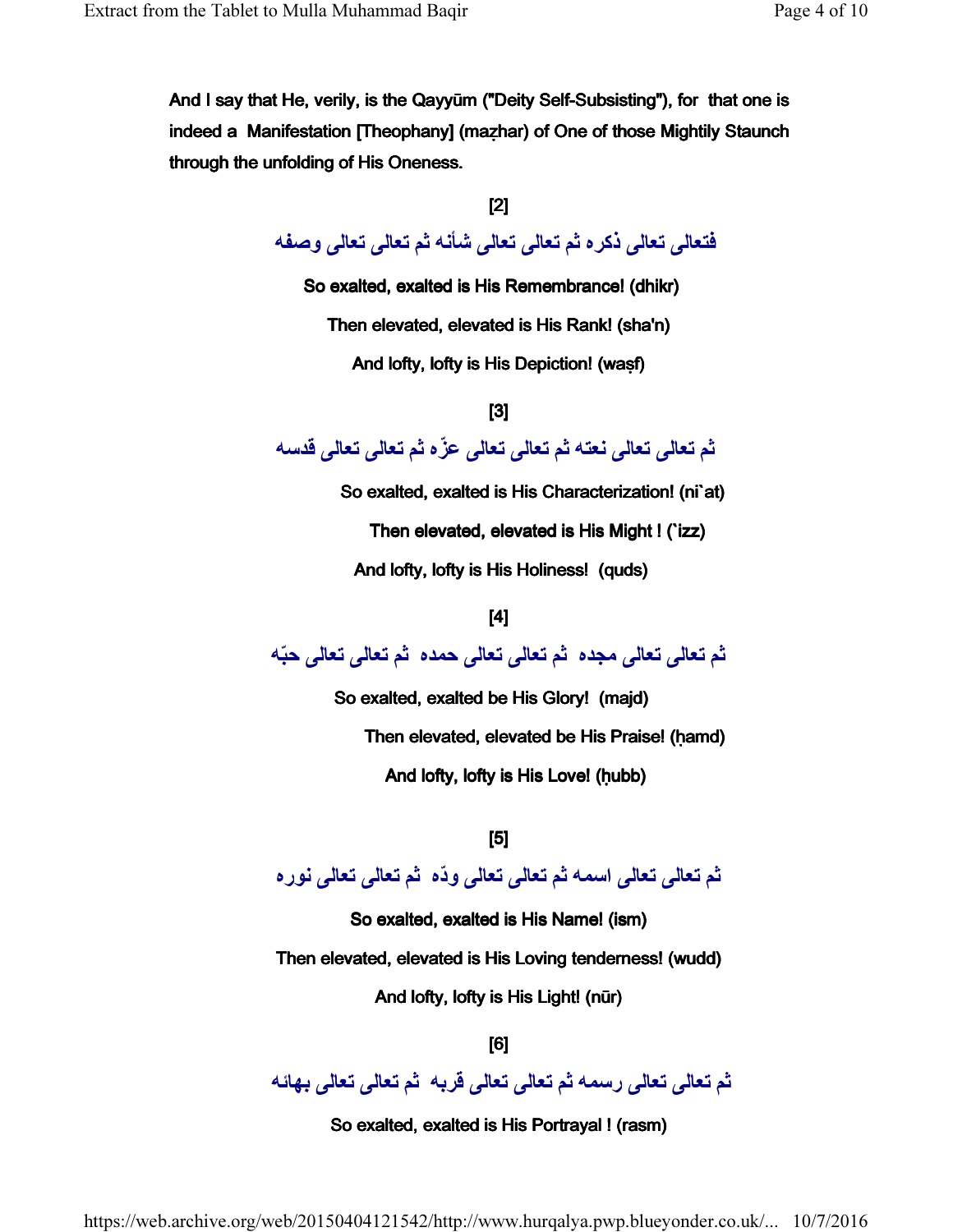Then elevated, elevated is His Proximity! (qurb)

And lofty, lofty is His Glory-Splendour! (bahā')!

#### [7]

ثم تعالی تعالی ضیائه ثم تعالی تعالی علائه ثم تعالی تعالی ثنائه

So exalted, exalted is His Radiance! (ḍiyā')

Then elevated, elevated is His Sublimity! (`alā)

And lofty, lofty is His Laudation! (thanā')

[8]

ثم تعالی تعالی امثاله ثم تعالی تعالی جلاله ثم تعالی تعالی جماله

So exalted, exalted are His Likenesses! (imthāl)

Then elevated, elevated is His Majesty! (jalāl)

And lofty, lofty is His Beauty! (jamāl).

#### [9]

ثم تعالی تعالی فعاله ثم تعالی تعالی فضا له ثم تعالی تعالی عداله

So exalted, exalted is His Mode of Activity! (fi`āl)

Then elevated, elevated is His Graciousness! (fiḍāl)

And lofty, lofty is His Exercise of Justice! (`idāl)

[10]

ثم تعالی تعالی مثاله ثم تعالی تعالی آیاته ثم تعالی تعالی بیناته

So exalted, exalted is His Likeness (mithāl)!

Then elevated, elevated are His Verses [Signs] (āyāt)!

And lofty, lofty are His Expositons (bayanāt)!

[11]

ثم تعالی تعالی کلماته ثم تعالی تعالی ظهوراته ثم تعالی تعالی تبیانه

#### So exalted, exalted are His Utterances (kalimāt)!

https://web.archive.org/web/20150404121542/http://www.hurqalya.pwp.blueyonder.co.uk/... 10/7/2016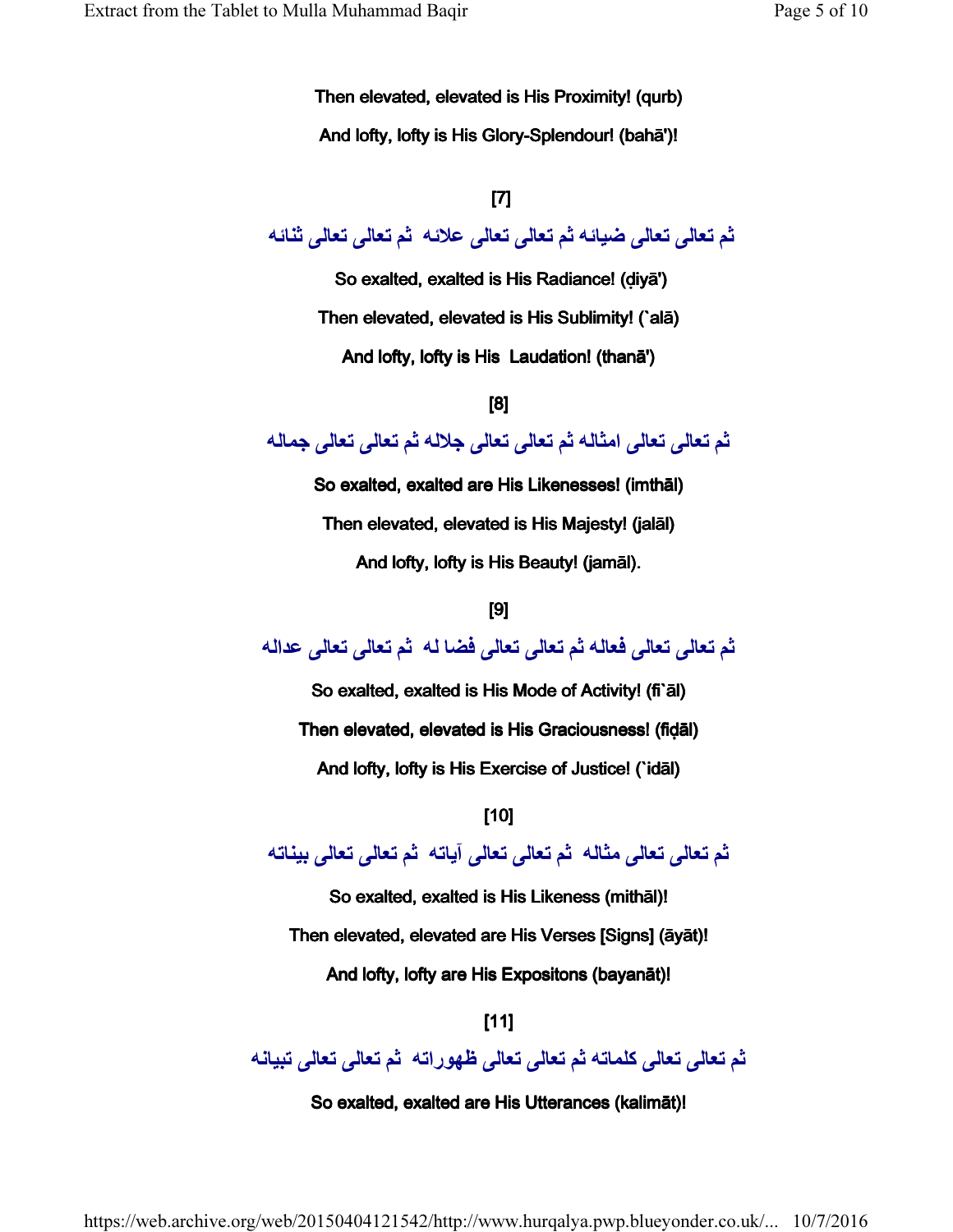Then elevated, elevated are His theophanic manifestations (ẓuhūrat)!

And lofty, lofty is His Power of Elucidation (tibyān)!

#### [12]

ثم تعال*ی* تعالی شئوناته ثم تعالی تعالی لحظاته ثم تعالی تعالی اشاراته

So exalted, exalted are His Modes of Operation (shu'ūnāt)!

Then elevated, elevated are His Glances (lahzāt)!

And lofty, lofty are His Allusive Ways (ishārāt)!

[13]

ثم تعالی تعالی عظمته ثم تعالی تعالی رحمته ثم تعالی تعالی کلمته

So exalted, exalted is His Might (`azimat)! Then elevated, elevated is His Mercy (rahmat)! And lofty, lofty is His Word (kalimat)!

#### [14]

ثم تعالى تعالى ولايته "ثم تعالى تعالى سلطنته "ثم تعالى یا عشيته

So exalted, exalted is His providential Guidance (wilāya)! Then elevated, elevated is His Magnificent Sovereignty (salṭāna)! And lofty, lofty is His [Divine] Will (mashiyya)!

[15]

ثم تعالی تعالی ارادته ثم تعالی تعالی قدره ثم تعالی تعالی قضائه

So exalted, exalted is His Intended Purpose (irada)!

Then elevated, elevated is His Fateful Power (qadr)!

And lofty, lofty is His Decree of Accomplishment (qaḍā')!

[16]

ثم تعالی تعالی امضائه ثم تعالی تعالی اذنه ثم تعالی تعالی اجله

So exalted, exalted is His Act of Realization (imḍā')! Then elevated, elevated is His Power of Authorization (idhn)!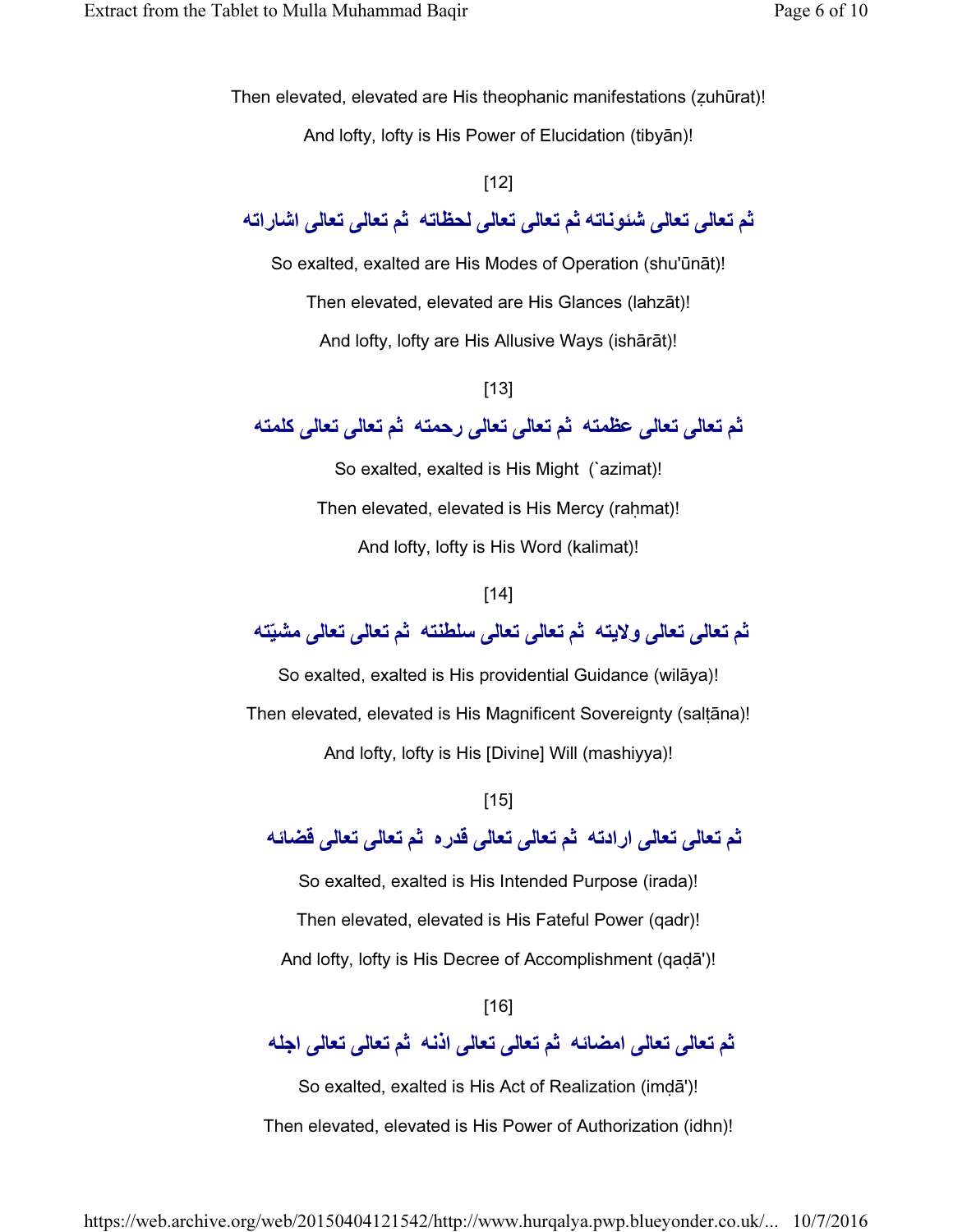And lofty, lofty be His Appointed Time (ajil)!

#### [17]

## ثم تعالی تعالی کتابه ً ثم تعالی تعالی علمه ً ثم تعالی تعالی حمله

So exalted, exalted is His [Archetypal] Book (kitab)!

Then elevated, elevated is His Knowledge (`ilm)!

And lofty, lofty is His Power of Discernment (hilm)!

#### [18]

## ثم تعاالی تعالی حکمه ثم تعالی تعالی عدله ثم تعالی تعالی فضله

So exalted, exalted is His Wisdom (hikma)! Then elevated, elevated is His Justice (`adl)! And lofty, lofty is His Graciousness (faḍl)!

#### [19]

### ثم تعالی تعالی سمعه ً ثم تعالی تعالی عینه ً ثم تعالی تعالی لسانه

So exalted, exalted is His Hearing [Ear] (samā`)! Then elevated, elevated is His Seeing Sight [Eye] (`ayn)! And lofty, lofty is His Lofty Tongue [Language] (lisān)!

#### [20]

### ثم تعالی تعالی مو هبته ثم تعالی تعالی مسائله ثم تعالی تعالی دلائله

So exalted, exalted is His Generosity (mawhibat)! Then elevated, elevated are His Concerns [Enquiries] (masā'il)! And lofty, lofty is His Proofs (dalā'il)!

#### [21]

ثم تعالی تعالی مصابیحه ً ثم تعالی تعالی مقادیره ً ثم تعالی تعالی امر ه

So exalted, exalted is His Luminaries (maṣābīḥ)!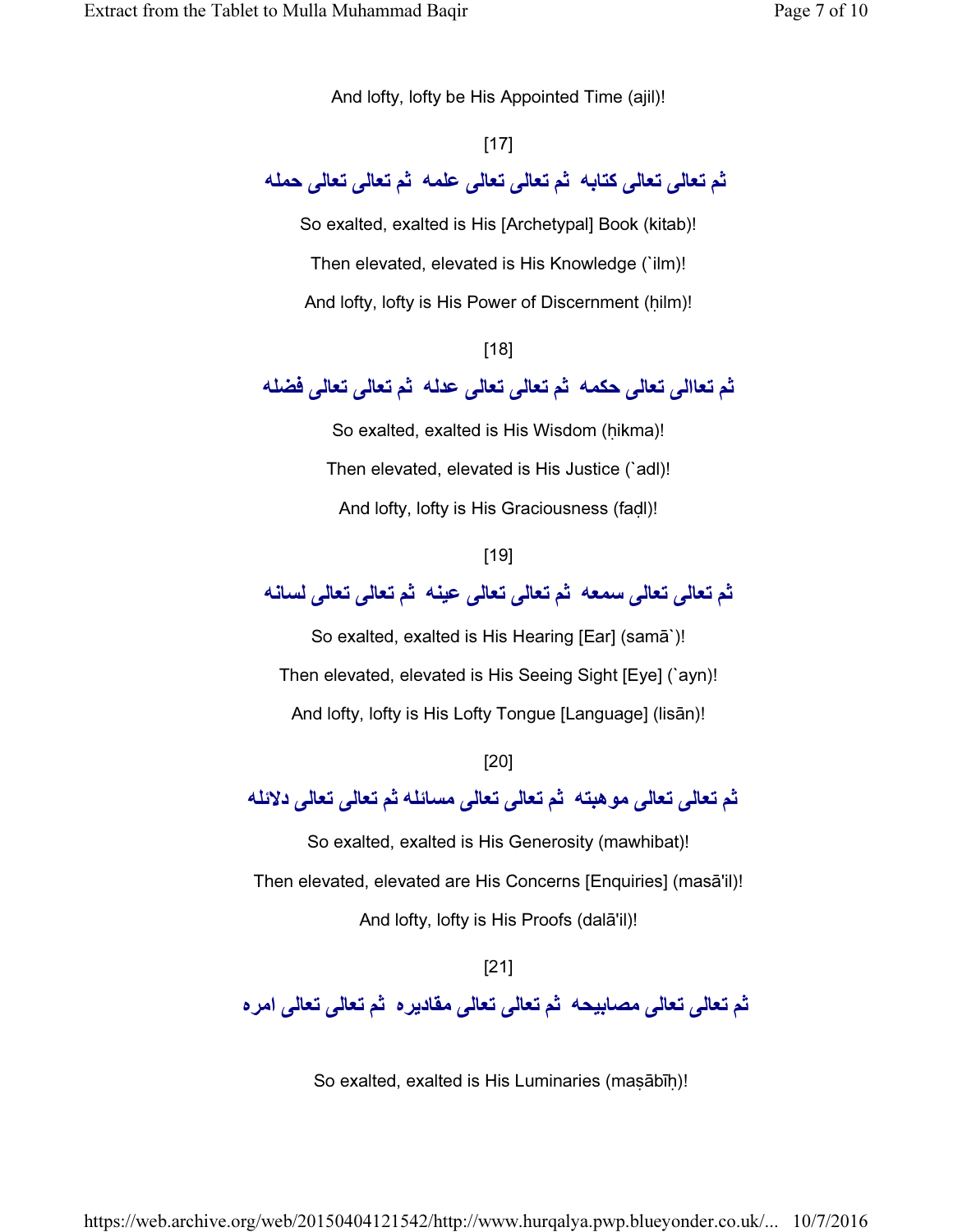Then elevated, elevated are His Powers of measuring things out (maqādir)!

And lofty, lofty is His Logos-Command (amr)!

[22]

ثم تعالی تعالی بدعه ً ثم تعالی تعالی شرفه ً ثم تعالی تعالی قدمه

So exalted, exalted is His Generative Powers (bad`)!

Then elevated, elevated is His Nobility (sharaf)!

And lofty, lofty is His Pre-existence (qidam)!

[23]

ثم تعالی تعالی ملکه ثم تعالی تعالی منّه ۖ ثم تعالی یبیّنته

So exalted, exalted is His Dominion (mulk)!

Then elevated, elevated is Benevolence (mann)!

And lofty, lofty is His Expository Power (bayyina)!

[24]

ثم تعالى تعالى مقعده ثم تعالى تعالى معبده ثم تعالى تعالى كينونيته من ان بقو منّ بامر ه من احد هذا

So exalted, exalted is His Seat of Repose [Throne] (maq`ad)!

Then elevated, elevated is His Being the acme of Worship (ma`bad)!

And lofty, lofty is His Being (kaynūniyyat) above whatsoever

might [merely] be raised up through His Logos-Command.

[25]

# هو الّذي عرفه كل شيئ و لن يعرفه من شيئ و هذا هو الّذي يقوم به كل

[1] This is He Who hath comprehended all things (kull shay') and Who hath not been understood by a single thing. [2] This is He through Whom all things (kull shay') shall be raised up though He shall not raise up through His Own Self aught save what God willeth through His Decree. [3] This is He Who causeth everything (kull shay') to turn towards Him and Who hath not caused to...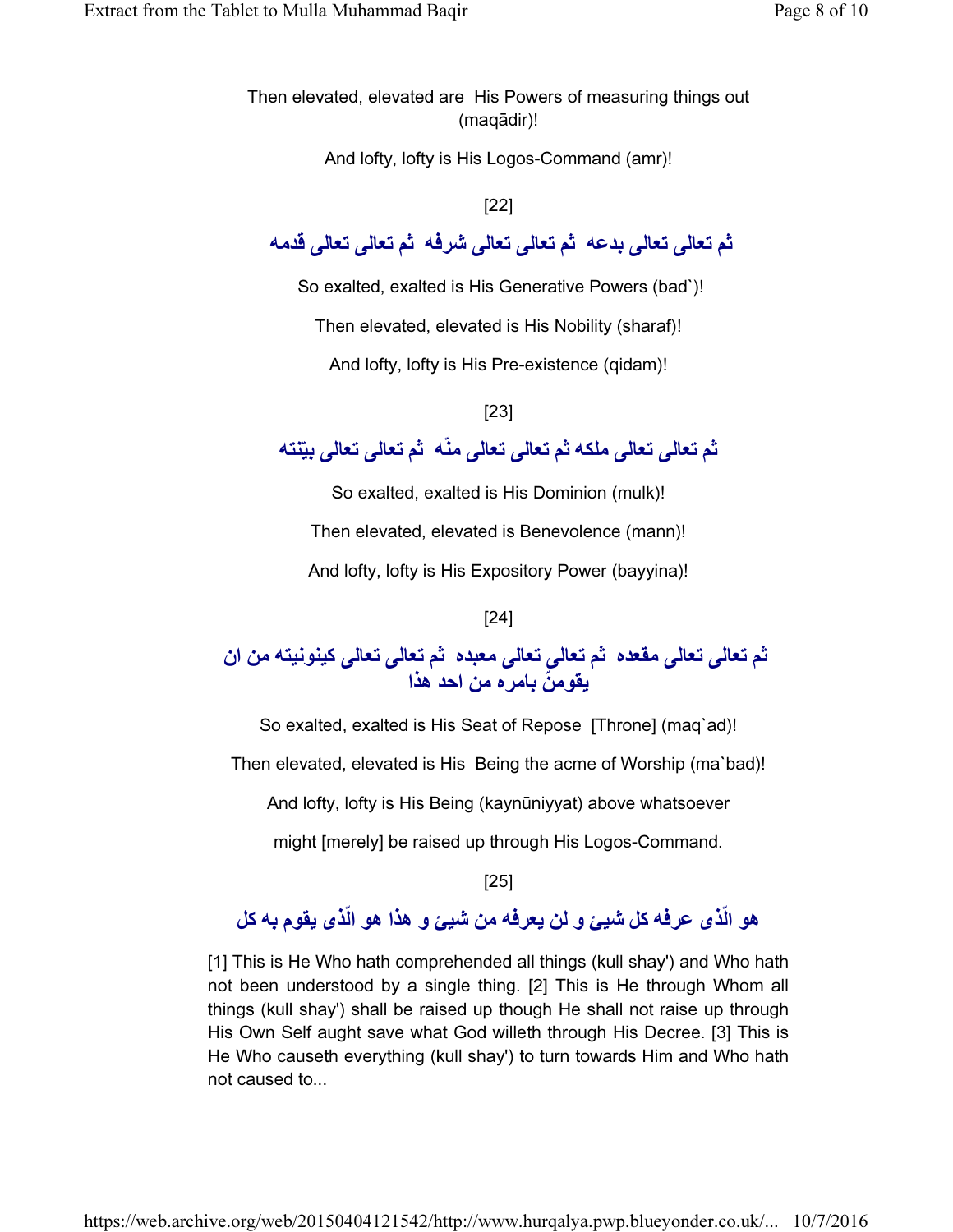[7] And whoso believeth in Him, it is as if he hath believed in God in every worlds of the command and the creation (awālim al-amr wa'l-khalq).

#### $[XX]$

[0] So by He Who through Whom the grain is split (falaq al-habbat; Q. 6:95) and the Breeze initiated! Were I to be assured [or `if thou should remain] that on the Day of His Manifestation thou would not come to faith in Him, then would I acknowledge from you the appearance of faith in that Manifestation. Thou, indeed were not created save for His sake. Should, on the other hand, I become informed that one of the Christians hath come to faith in Him, I would assuredly acknowledge him the apple of My eye (qurrat al-`aynī) and I would register [the reality of his faith] in that [coming] Dispensation (ẓuhūr; `Theophany'). Should the situation be otherwise, I would witness to the contrary. If, on the Day of His Manifestation (ẓuhūr), that [Christian] individual should have faith in Him, all of His affairs (`worlds' `awālim) would transformed into "Light" (al-nūr). Yet should that [Christian] believer become veiled from Him on the Day of His Manifestation, all of His affairs (`worlds' `awālim) would be transformed into Hell Fire (al-nār).

[see Sarraj 65 and Disp.9]

#### [XX]

[] So by the True One (al-hagq)! His [the Christians apostate's?] being (nafs) which is, in the estimation of God, devoid of reality (`without foundation'; la haqq), shall disowned by him (KFR; or `deal with/suffice' him?); shall not be anything like unto him (shubbiha; cf. Q. 4:156); will not deal equitably with him nor be associated with him or be his similitude (mithāl). There is no one who hath truly believed in the Bayān, which is the reality of faith (haqq al-imān), except such as shall come to faith in Him - like unto those who have truly believed in the Qur'ān which the Reality of Faith (haqq al-imān). On the Day when He whom God shall make manifest (man yuhiru-hu Allāh) shall appear, all who are upon the earth shall be equal before Him. And whomsoever he maketh a prophet (nabī) shall have been a prophet in his estimation from the beginning which hath no beginning unto the end which knoweth no end. Such is what God math decreed. And whomsoever he make a walī (`authority' overseer) an walī (overseer) is what he was in all the worlds [of God]. Such would have undoubtedly been the case since the Will of God (mashiyyat Allāh) hath never been realized except through His Will (mashiyyatihi); neither hath the Purpose of God (irādat Allāh) been actualized other than through His